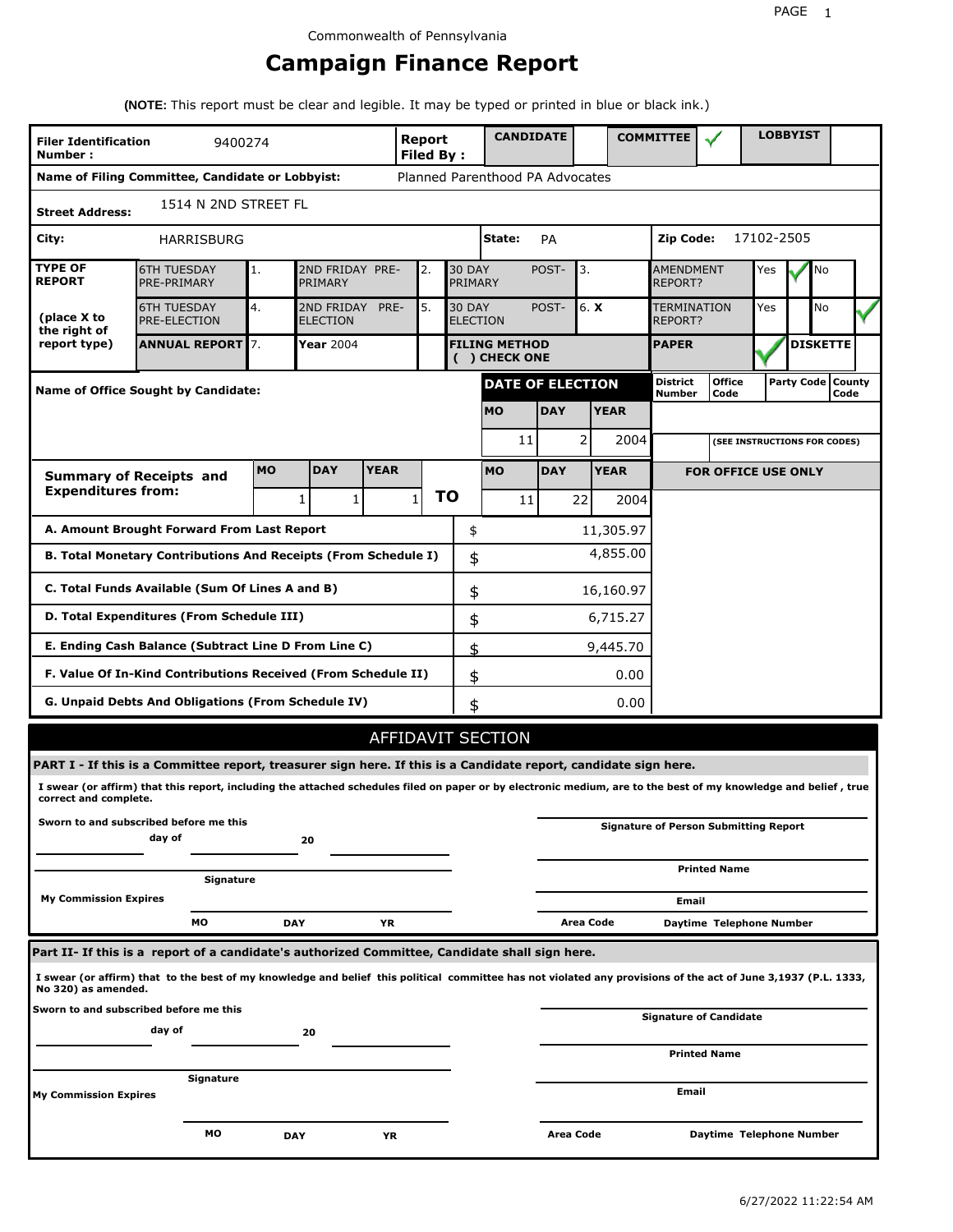# **SCHEDULE I CONTRIBUTIONS AND RECEIPTS**

**Detailed Summary Page**

| Name of Filing Committee or Candidate                                                                                                                                                       | <b>Reporting Period</b> |        |            |
|---------------------------------------------------------------------------------------------------------------------------------------------------------------------------------------------|-------------------------|--------|------------|
| Planned Parenthood PA Advocates                                                                                                                                                             | From:                   | To:    | 11/22/2004 |
| 1. Unitemized Contributions Received - \$50.00 or Less Per Contributor                                                                                                                      |                         |        |            |
| <b>TOTAL for the Reporting Period</b>                                                                                                                                                       | (1)                     | \$     | 255.00     |
| 2. Contributions Received - \$50.01 To \$250.00 (From Part A and Part B)                                                                                                                    |                         |        |            |
| <b>Contributions Received From Political Committees (Part A)</b>                                                                                                                            |                         | \$     | 0.00       |
| All Other Contributions (Part B)                                                                                                                                                            | \$                      | 850.00 |            |
| <b>TOTAL for the Reporting Period</b>                                                                                                                                                       | (2)                     | \$     | 850.00     |
|                                                                                                                                                                                             |                         |        |            |
| 3. Contributions Received Over \$250.00 (From Part C and Part D)                                                                                                                            |                         |        |            |
| <b>Contributions Received From Political Committees (Part C)</b>                                                                                                                            |                         | \$     | 0.00       |
| All Other Contributions (Part D)                                                                                                                                                            |                         | \$     | 3,750.00   |
| <b>TOTAL for the Reporting Period</b>                                                                                                                                                       | (3)                     | \$     | 3,750.00   |
| 4. Other Receipts, Refunds, Interest Earned, Returned Checks, Etc. (From Part E)                                                                                                            |                         |        |            |
| <b>TOTAL for the Reporting Period</b>                                                                                                                                                       | (4)                     | \$     | 0.00       |
|                                                                                                                                                                                             |                         |        |            |
| Total Monetary Contributions and Receipts During this Reporting Period (Add and enter amount<br>totals from Boxes 1,2,3 and 4; also enter this amount on Page1, Report Cover Page, Item B.) |                         | \$     | 4,855.00   |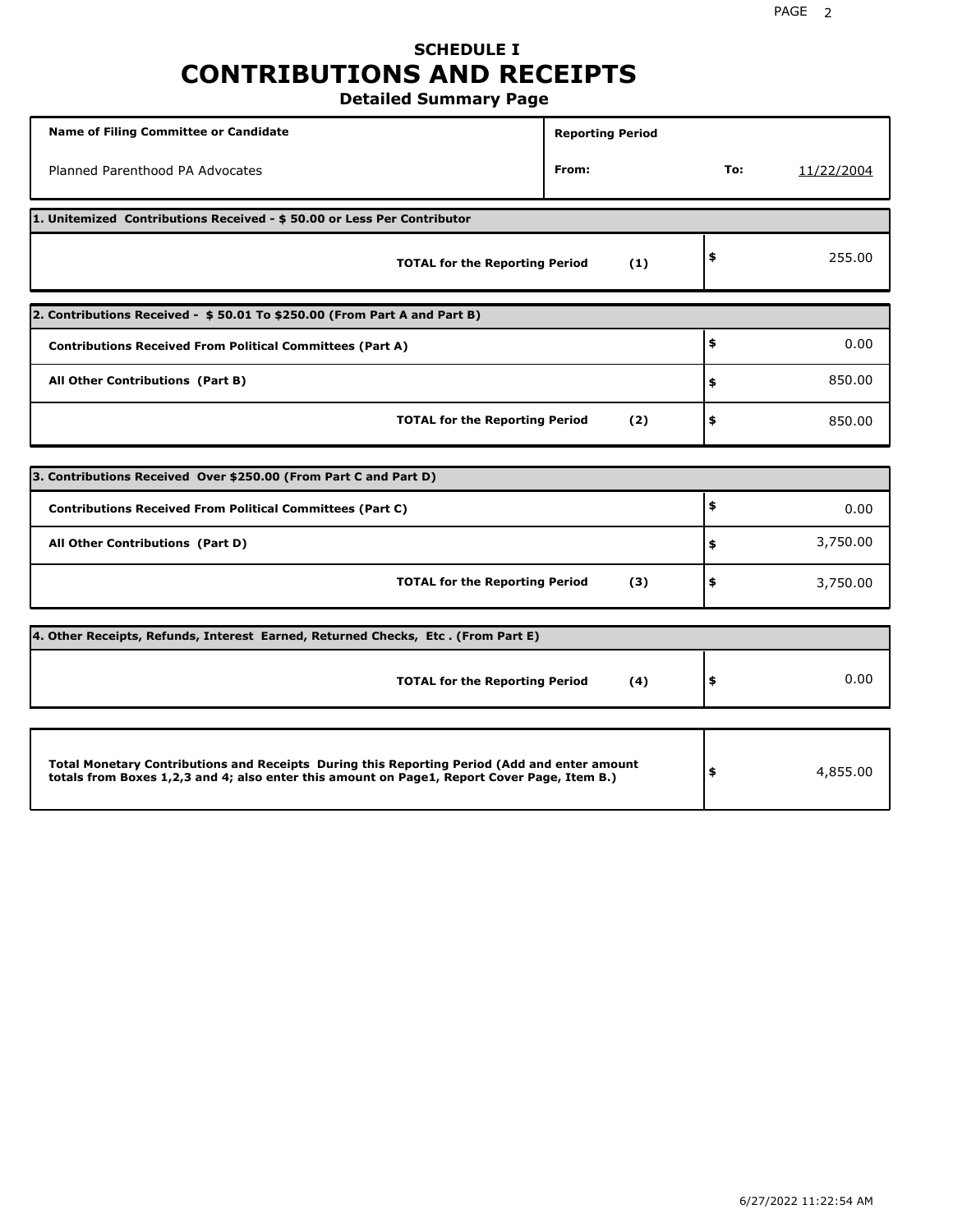# **CONTRIBUTIONS RECEIVED FROM POLITICAL COMMITTEES**

**\$50.01 TO \$250.00**

 **Use this Part to itemize only contributions received from political committees with an aggregate value from \$50.01 to \$250.00 in the reporting period.**

 **PART A**

|                                            | Name of Filing Committee or Candidate |  |           | <b>Reporting Period</b> |             |     |                   |  |  |
|--------------------------------------------|---------------------------------------|--|-----------|-------------------------|-------------|-----|-------------------|--|--|
|                                            | From:                                 |  |           |                         |             | To: |                   |  |  |
|                                            |                                       |  |           | <b>DATE</b>             |             |     | <b>AMOUNT</b>     |  |  |
| <b>Full Name of Contributing Committee</b> |                                       |  | <b>MO</b> | <b>DAY</b>              | <b>YEAR</b> |     |                   |  |  |
| <b>Mailing Address</b>                     |                                       |  |           |                         |             | \$  | 0.00              |  |  |
| City                                       | Zip Code (Plus 4)                     |  |           |                         |             |     |                   |  |  |
|                                            |                                       |  |           |                         |             |     | <b>PAGE TOTAL</b> |  |  |
|                                            |                                       |  |           |                         |             |     |                   |  |  |

**Enter Grand Total of Part A on Schedule I, Detailed Summary Page, Section 2.**

**\$** 0.00

6/27/2022 11:22:54 AM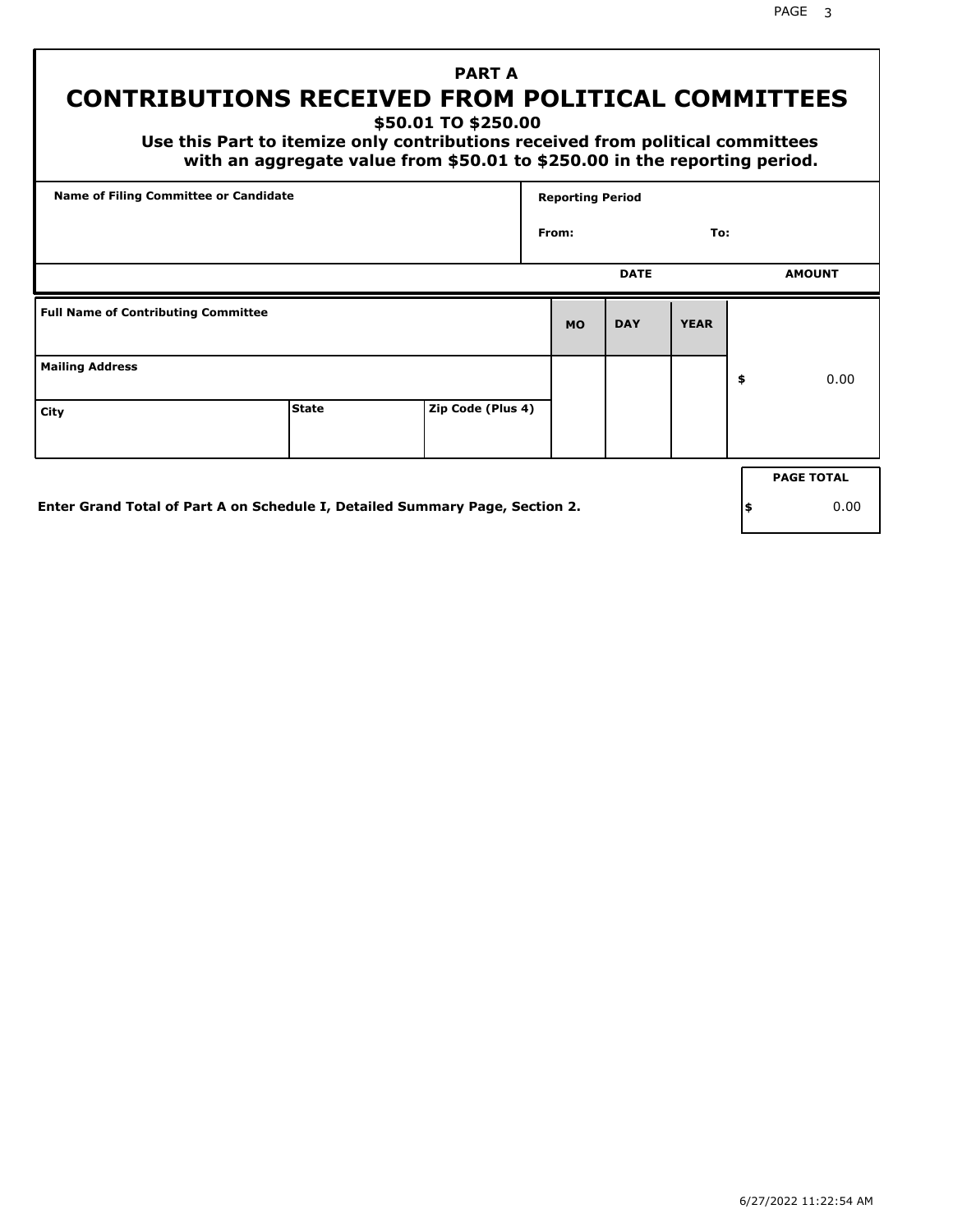| Use this Part to itemize all other contributions with an aggregate value from |                                                  | <b>PART B</b><br><b>ALL OTHER CONTRIBUTIONS</b><br>\$50.01 TO \$250.00<br>\$50.01 to \$250.00 in the reporting period.<br>(Exclude contributions from political committees reported in Part A) |                         |                |             |    |            |
|-------------------------------------------------------------------------------|--------------------------------------------------|------------------------------------------------------------------------------------------------------------------------------------------------------------------------------------------------|-------------------------|----------------|-------------|----|------------|
| Name of Filing Committee or Candidate                                         |                                                  |                                                                                                                                                                                                | <b>Reporting Period</b> |                |             |    |            |
| Planned Parenthood PA Advocates                                               |                                                  |                                                                                                                                                                                                | From:                   |                | To:         |    | 11/22/2004 |
| <b>DATE</b><br><b>AMOUNT</b>                                                  |                                                  |                                                                                                                                                                                                |                         |                |             |    |            |
| <b>Full Name of Contributor</b><br>Cynthia Jiminez                            |                                                  |                                                                                                                                                                                                | <b>MO</b>               | <b>DAY</b>     | <b>YEAR</b> |    |            |
| <b>Mailing Address</b><br>932 Franklin Street                                 |                                                  |                                                                                                                                                                                                |                         |                |             | \$ | 250.00     |
| City<br>Wyomissing                                                            | <b>State</b><br>PA                               | Zip Code (Plus 4)<br>19610                                                                                                                                                                     | 10                      | 25<br>2004     |             |    |            |
|                                                                               |                                                  |                                                                                                                                                                                                |                         |                |             |    |            |
| <b>Full Name of Contributor</b><br>Dr. David S. Summers                       | <b>MO</b>                                        | <b>DAY</b>                                                                                                                                                                                     | <b>YEAR</b>             |                |             |    |            |
| <b>Mailing Address</b><br>1520 Pasadena Drive                                 |                                                  |                                                                                                                                                                                                |                         | 25             |             | \$ | 100.00     |
| City<br>Erie                                                                  | Zip Code (Plus 4)<br><b>State</b><br>PA<br>16505 |                                                                                                                                                                                                |                         |                |             |    |            |
| <b>Full Name of Contributor</b><br>Thomas and Patricia Thomas                 |                                                  |                                                                                                                                                                                                | <b>MO</b>               | <b>DAY</b>     | <b>YEAR</b> |    |            |
| <b>Mailing Address</b><br>3450 Church School Road                             |                                                  |                                                                                                                                                                                                |                         |                |             |    | 100.00     |
| City<br>Doylestown                                                            | <b>State</b><br>PA                               | Zip Code (Plus 4)<br>18901                                                                                                                                                                     | 10                      | 13             | 2004        |    |            |
| <b>Full Name of Contributor</b><br>Heather Haldeman O'Connor                  |                                                  |                                                                                                                                                                                                | <b>MO</b>               | <b>DAY</b>     | <b>YEAR</b> |    |            |
| <b>Mailing Address</b><br>82 Cottage Street                                   |                                                  |                                                                                                                                                                                                |                         |                |             | \$ | 100.00     |
| City<br>Doylestown                                                            | <b>State</b><br>PA                               | Zip Code (Plus 4)<br>18901                                                                                                                                                                     | 10                      | $\overline{4}$ | 2004        |    |            |
| <b>Full Name of Contributor</b><br>Linda K. Hahn                              |                                                  |                                                                                                                                                                                                | <b>MO</b>               | <b>DAY</b>     | <b>YEAR</b> |    |            |
| <b>Mailing Address</b><br>903 Latimer Street                                  |                                                  |                                                                                                                                                                                                |                         |                |             | \$ | 100.00     |
| City<br>Philadelphia                                                          | <b>State</b><br>PA                               | Zip Code (Plus 4)<br>19107                                                                                                                                                                     | 10                      | 14             | 2004        |    |            |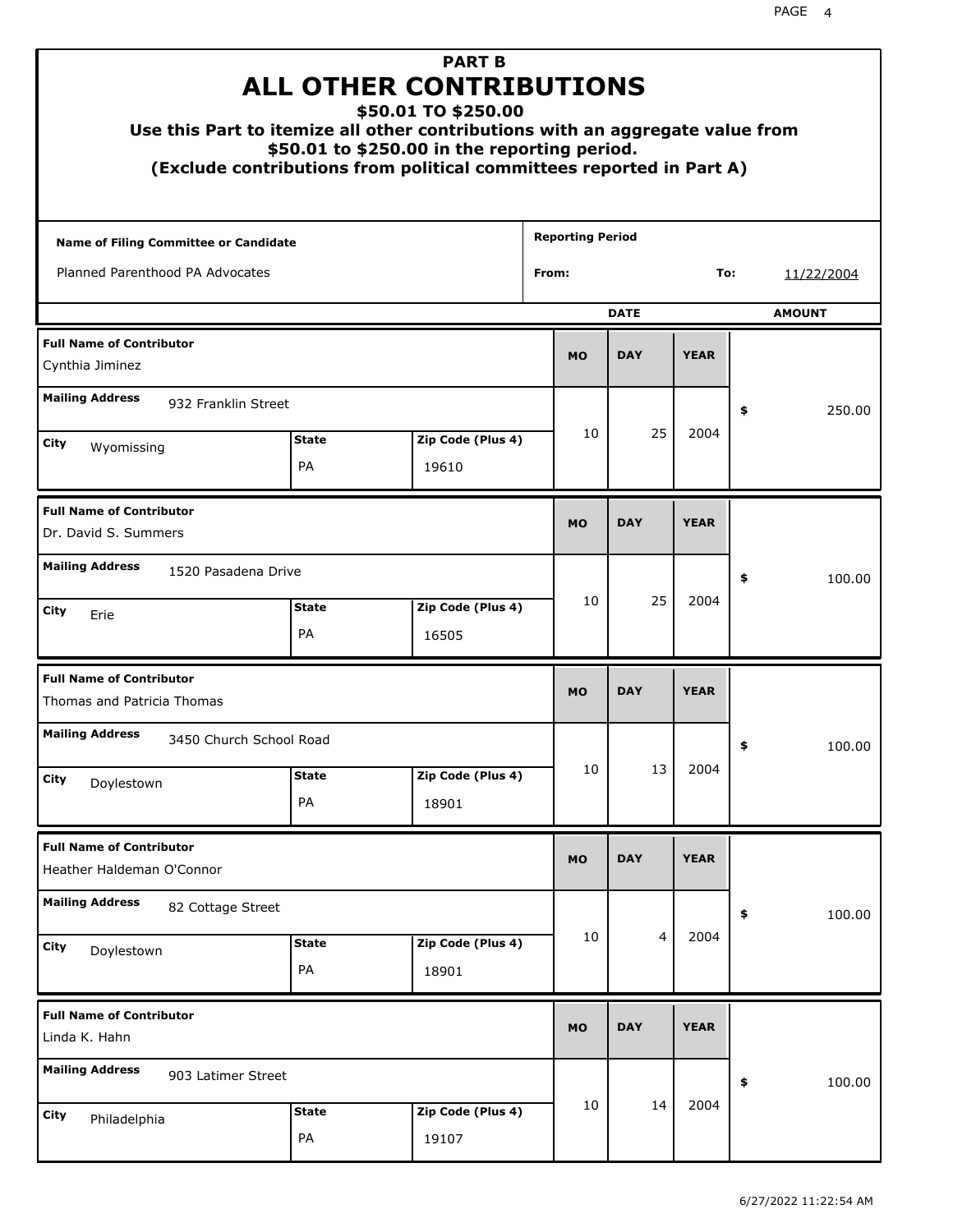٦

| <b>Full Name of Contributor</b><br>Henry and Kim Gronendahl |                       |                            |           |                |             |              |
|-------------------------------------------------------------|-----------------------|----------------------------|-----------|----------------|-------------|--------------|
| <b>Mailing Address</b>                                      | 4783 Landisville Road |                            |           |                |             | \$<br>100.00 |
| City<br>Doylestown                                          | <b>State</b><br>PA    | Zip Code (Plus 4)<br>18901 | 10        | $\overline{4}$ | 2004        |              |
| <b>Full Name of Contributor</b>                             |                       |                            |           |                |             |              |
| Sandy Trainer                                               |                       |                            | <b>MO</b> | <b>DAY</b>     | <b>YEAR</b> |              |
| <b>Mailing Address</b><br>100 Garden Alley, #7              |                       |                            | 10        | 5              | 2004        | \$<br>100.00 |

**Enter Grand Total of Part A on Schedule I, Detailed Summary Page, Section 2.**

**PAGE TOTAL**

**\$** 850.00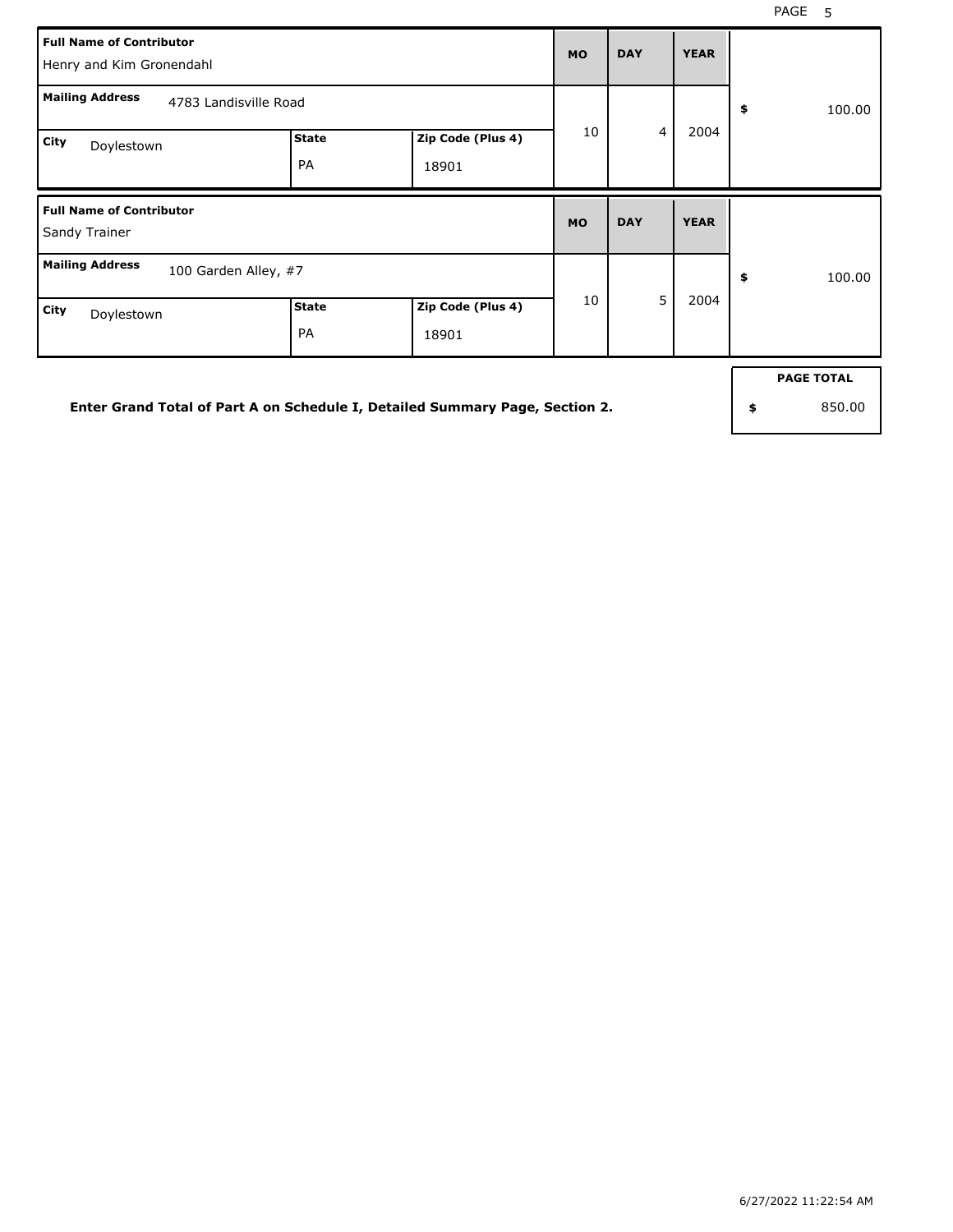# **PART C Contributions Received From Political Committees**

**OVER \$250.00**

 **Use this Part to itemize only contributions received from Political committees with an aggregate value from Over \$250.00 in the reporting period.**

| Name of Filing Committee or Candidate                                        |              |                   | <b>Reporting Period</b> |            |             |                   |
|------------------------------------------------------------------------------|--------------|-------------------|-------------------------|------------|-------------|-------------------|
|                                                                              |              | From:             |                         |            | To:         |                   |
|                                                                              |              |                   | <b>DATE</b>             |            |             | <b>AMOUNT</b>     |
| <b>Full Name of Contributing Committee</b>                                   |              |                   | <b>MO</b>               | <b>DAY</b> | <b>YEAR</b> |                   |
| <b>Mailing Address</b>                                                       |              |                   |                         |            |             | \$<br>0.00        |
| City                                                                         | <b>State</b> | Zip Code (Plus 4) |                         |            |             |                   |
|                                                                              |              |                   |                         |            |             | <b>PAGE TOTAL</b> |
| Enter Grand Total of Part C on Schedule I, Detailed Summary Page, Section 3. |              |                   |                         |            |             | \$<br>0.00        |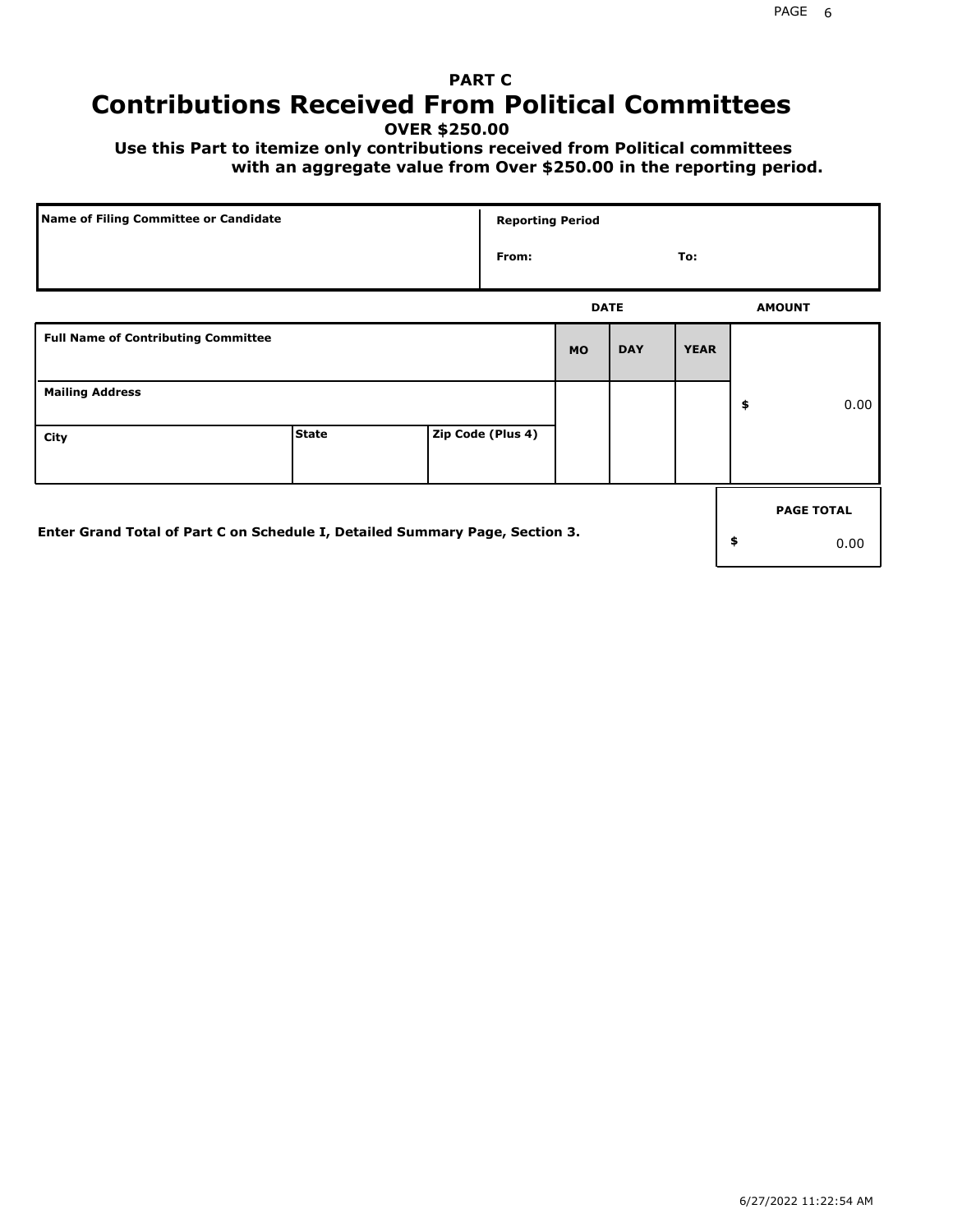# **PART D ALL OTHER CONTRIBUTIONS**

#### **OVER \$250.00**

#### **Use this Part to itemize all other contributions with an aggregate value of**

 **over \$250.00 in the reporting period.**

 **(Exclude contributions from political committees reported in Part C.)** 

| Name of Filing Committee or Candidate                                         |                                                  |       |                   |                    | <b>Reporting Period</b> |                    |                   |    |                   |
|-------------------------------------------------------------------------------|--------------------------------------------------|-------|-------------------|--------------------|-------------------------|--------------------|-------------------|----|-------------------|
| Planned Parenthood PA Advocates                                               |                                                  |       |                   | From:              |                         |                    | To:               |    | 11/22/2004        |
|                                                                               |                                                  |       |                   |                    |                         | <b>DATE</b>        |                   |    | <b>AMOUNT</b>     |
| <b>Full Name of Contributor</b><br>Betsy Blattmachr                           |                                                  |       |                   |                    | <b>MO</b>               | <b>DAY</b>         | <b>YEAR</b>       |    |                   |
| <b>Mailing</b><br>77 Hampton Road<br><b>Address</b>                           |                                                  |       |                   |                    |                         |                    |                   | \$ | 1,875.00          |
| City<br>Garden City                                                           | <b>State</b><br>Zip Code (Plus 4)<br>NY<br>11530 |       |                   | 10                 | 21                      | 2004               |                   |    |                   |
| <b>Employer Name</b>                                                          |                                                  |       |                   |                    | <b>Occupation</b>       |                    |                   |    |                   |
| <b>Employer Mailing Address/Principal Place of</b><br>City<br><b>Business</b> |                                                  |       |                   | <b>State</b><br>PA |                         |                    | Zip Code (Plus 4) |    |                   |
| <b>Full Name of Contributor</b><br>Audrey Schein                              |                                                  |       |                   |                    | <b>MO</b>               | <b>DAY</b>         | <b>YEAR</b>       |    |                   |
| <b>Mailing</b><br>Cobble Court Crescent Beach Road<br><b>Address</b>          |                                                  |       |                   |                    |                         |                    |                   | \$ | 1,875.00          |
| City<br>Glen Cove                                                             | <b>State</b><br><b>NY</b>                        | 11542 | Zip Code (Plus 4) |                    | 10                      | 21                 | 2004              |    |                   |
| <b>Employer Name</b>                                                          |                                                  |       |                   |                    | <b>Occupation</b>       |                    | Not employed      |    |                   |
| Employer Mailing Address/Principal Place of<br><b>Business</b>                |                                                  |       | City              |                    |                         | <b>State</b><br>PA |                   |    | Zip Code (Plus 4) |
| Enter Grand Total of Part C on Schedule I, Detailed Summary Page, Section 3.  |                                                  |       |                   |                    |                         |                    |                   |    | <b>PAGE TOTAL</b> |
|                                                                               |                                                  |       |                   |                    |                         |                    |                   | \$ | 3,750.00          |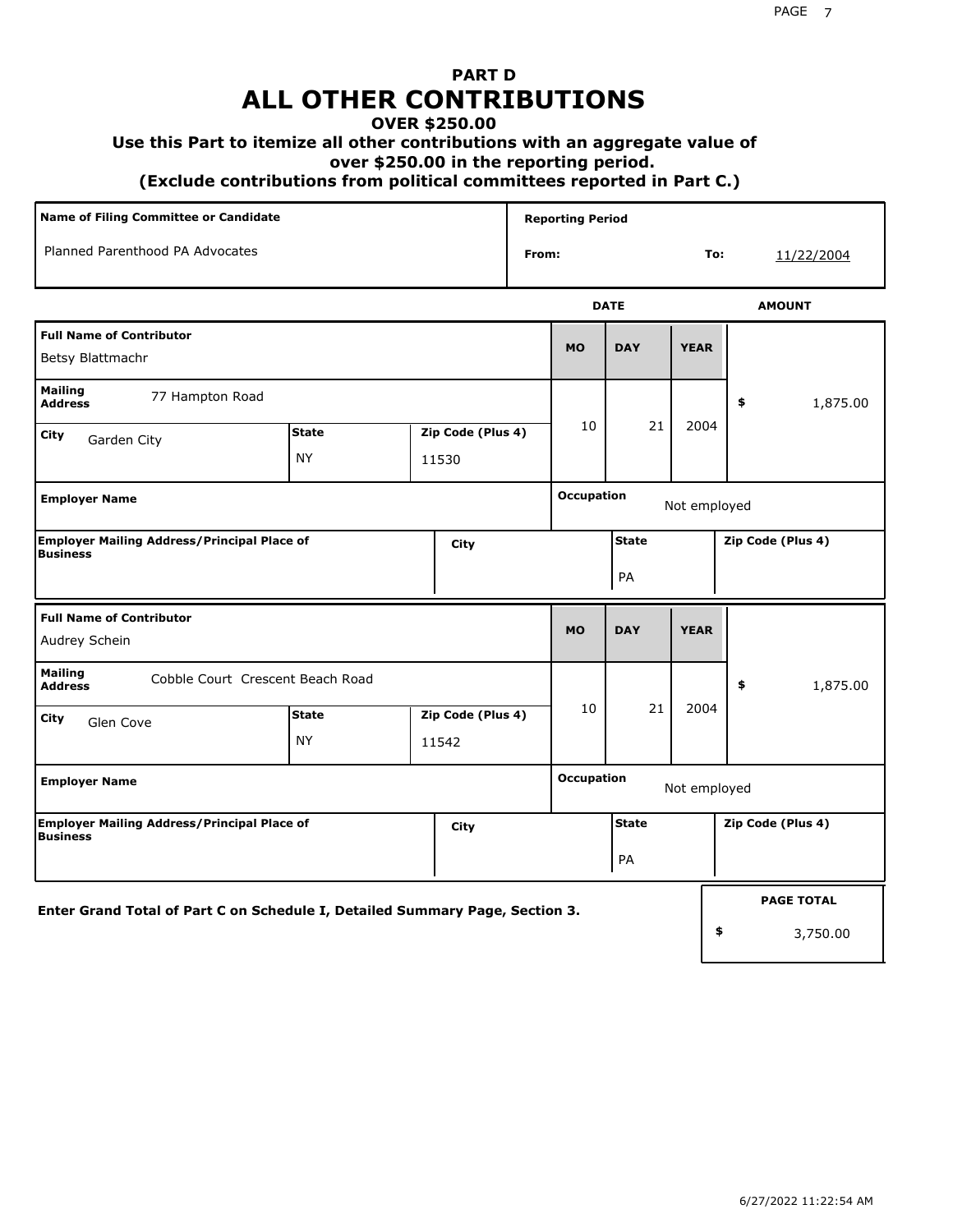### **PART E OTHER RECEIPTS**

#### **REFUNDS, INTEREST INCOME, RETURNED CHECKS, ETC.**

 **Use this Part to report refunds received, interest earned, returned checks and**

### **prior expenditures that were returned to the filer.**

| Name of Filing Committee or Candidate                                        |              |                   |       | <b>Reporting Period</b> |             |             |    |                   |      |
|------------------------------------------------------------------------------|--------------|-------------------|-------|-------------------------|-------------|-------------|----|-------------------|------|
|                                                                              |              |                   | From: |                         |             | To:         |    |                   |      |
|                                                                              |              |                   |       |                         | <b>DATE</b> |             |    | <b>AMOUNT</b>     |      |
| <b>Full Name</b>                                                             |              |                   |       | <b>MO</b>               | <b>DAY</b>  | <b>YEAR</b> |    |                   |      |
| <b>Mailing Address</b>                                                       |              |                   |       |                         |             |             | \$ |                   | 0.00 |
| City                                                                         | <b>State</b> | Zip Code (Plus 4) |       |                         |             |             |    |                   |      |
| <b>Receipt Description</b>                                                   |              |                   |       |                         |             |             |    |                   |      |
|                                                                              |              |                   |       |                         |             |             |    | <b>PAGE TOTAL</b> |      |
| Enter Grand Total of Part E on Schedule I, Detailed Summary Page, Section 4. |              |                   |       |                         |             |             | \$ |                   | 0.00 |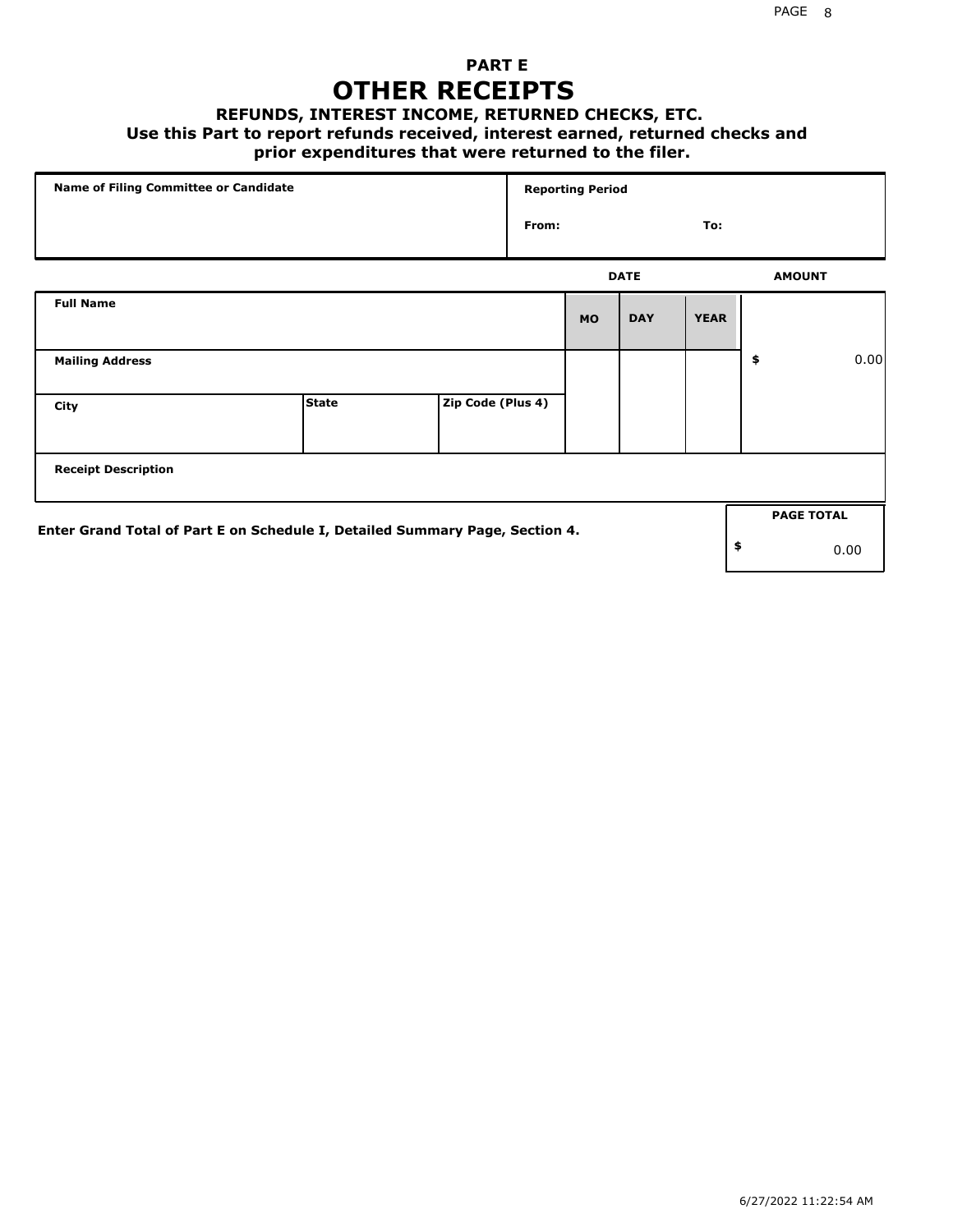#### **SCHEDULE II IN-KIND CONTRIBUTIONS AND VALUABLE THINGS RECEIVED USE THIS SCHEDULE TO REPORT ALL IN-KIND CONTRIBUTIONS OF VALUABLE THINGS**

#### **DURING THE REPORTING PERIOD.**

**Detailed Summary Page**

| <b>Name of Filing Committee or Candidate</b>                                                                                                                                | <b>Reporting Period</b> |     |            |
|-----------------------------------------------------------------------------------------------------------------------------------------------------------------------------|-------------------------|-----|------------|
| Planned Parenthood PA Advocates                                                                                                                                             | From:                   | To: | 11/22/2004 |
| 1. UNITEMIZED IN-KIND CONTRIBUTIONS RECEIVED - VALUE OF \$50.00 OR LESS PER CONTRIBUTOR                                                                                     |                         |     |            |
| <b>TOTAL for the Reporting Period</b>                                                                                                                                       | (1)                     | \$  | 0.00       |
| 2. IN-KIND CONTRIBUTIONS RECEIVED - VALUE OF \$50.01 TO \$250.00 (FROM PART F)                                                                                              |                         |     |            |
| <b>TOTAL for the Reporting Period</b>                                                                                                                                       | (2)                     | \$  | 0.00       |
| 3. IN-KIND CONTRIBUTION RECIEVED - VALUE OVER \$250.00 (FROM PART G)                                                                                                        |                         |     |            |
| <b>TOTAL for the Reporting Period</b>                                                                                                                                       | (3)                     | \$  | 0.00       |
| TOTAL VALUE OF IN-KIND CONTRIBUTIONS DURING THIS REPORTING PERIOD (Add and enter<br>amount totals from Boxes 1,2, and 3; also enter on Page 1, Reports Cover Page, Item F.) |                         | \$  | 0.00       |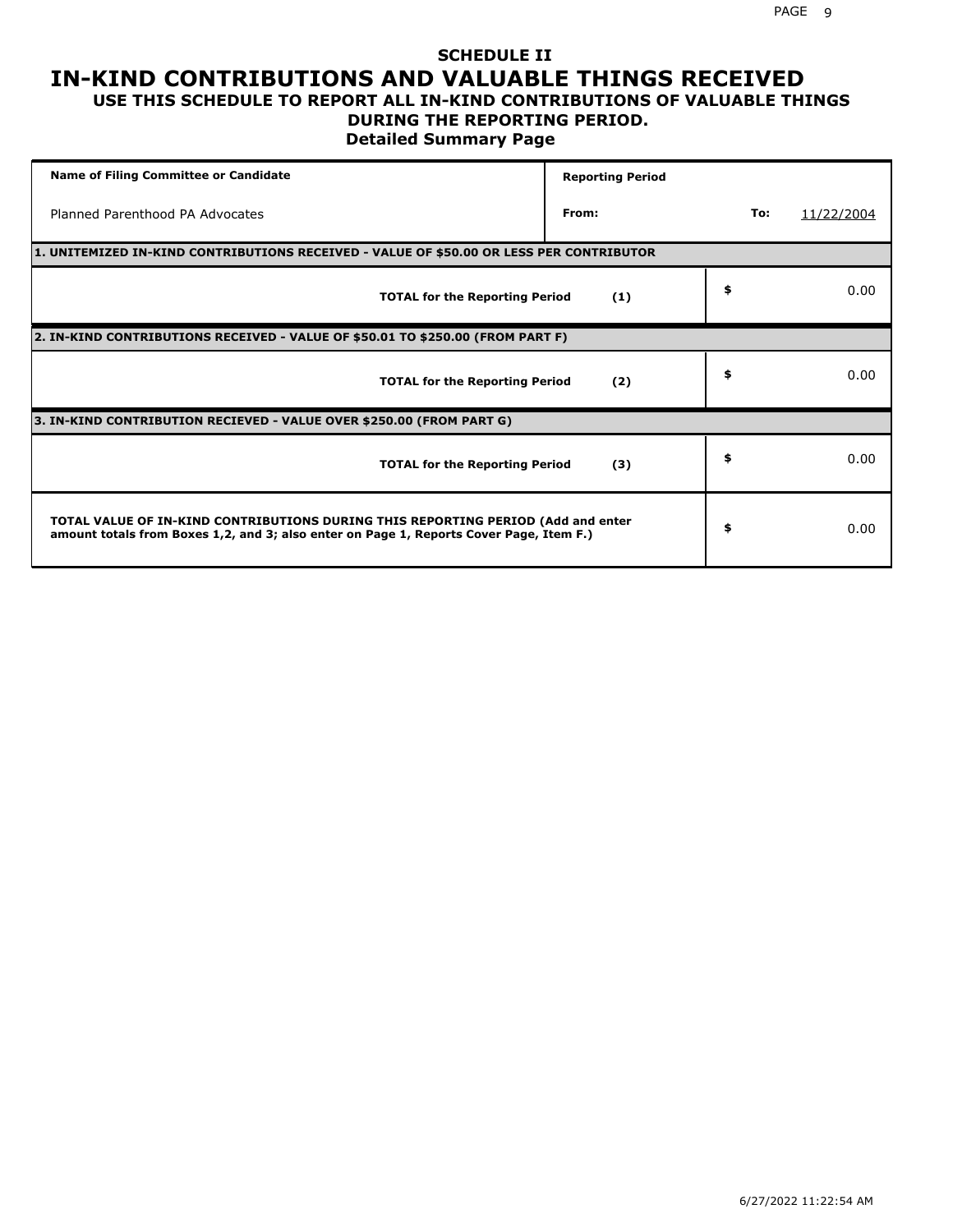# **SCHEDULE II PART F IN-KIND CONTRIBUTIONS RECEIVED**

## **VALUE OF \$50.01 TO \$250.00**

| <b>Name of Filing Committee or Candidate</b>                                                                  |              |                   | <b>Reporting Period</b> |                   |             |               |      |
|---------------------------------------------------------------------------------------------------------------|--------------|-------------------|-------------------------|-------------------|-------------|---------------|------|
|                                                                                                               |              |                   | From:                   |                   |             | To:           |      |
|                                                                                                               |              |                   |                         | <b>DATE</b>       |             | <b>AMOUNT</b> |      |
| <b>Full Name of Contributor</b>                                                                               |              |                   |                         | <b>DAY</b>        | <b>YEAR</b> |               |      |
| <b>Mailing Address</b>                                                                                        |              |                   |                         |                   |             | \$            | 0.00 |
| City                                                                                                          | <b>State</b> | Zip Code (Plus 4) |                         |                   |             |               |      |
| <b>Description of Contribution:</b>                                                                           |              |                   |                         |                   |             |               |      |
| Enter Grand Total of Part F on Schedule II, In-Kind Contributions Detailed Summary Page,<br><b>Section 2.</b> |              |                   |                         | <b>PAGE TOTAL</b> |             |               |      |
|                                                                                                               |              |                   |                         |                   | \$          |               | 0.00 |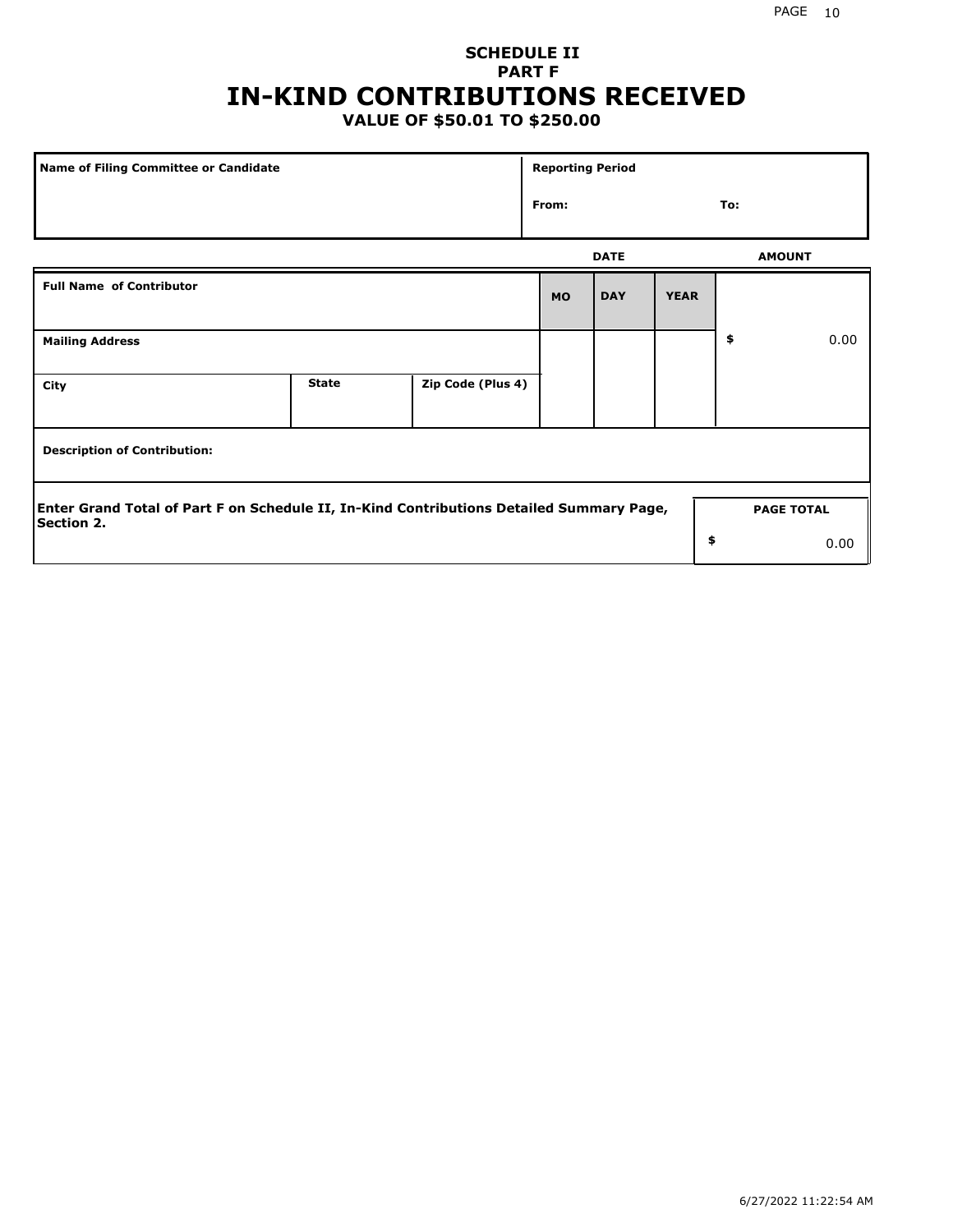#### PAGE 11

#### **SCHEDULE II PART G IN-KIND CONTRIBUTIONS RECEIVED VALUE OVER \$250.00**

| <b>Name of Filing Committee or Candidate</b>                                                                  |              |                  |  |  |            | <b>Reporting Period</b> |                           |             |                                    |               |  |
|---------------------------------------------------------------------------------------------------------------|--------------|------------------|--|--|------------|-------------------------|---------------------------|-------------|------------------------------------|---------------|--|
|                                                                                                               |              |                  |  |  | From:      |                         |                           | To:         |                                    |               |  |
|                                                                                                               |              |                  |  |  |            |                         | <b>DATE</b>               |             |                                    | <b>AMOUNT</b> |  |
| <b>Full Name of Contributor</b>                                                                               |              |                  |  |  |            | <b>MO</b>               | <b>DAY</b>                | <b>YEAR</b> |                                    |               |  |
| <b>Mailing Address</b>                                                                                        |              |                  |  |  |            |                         |                           | \$          | 0.00                               |               |  |
| City                                                                                                          | <b>State</b> | Zip Code(Plus 4) |  |  |            |                         |                           |             |                                    |               |  |
| <b>Employer of Contributor</b>                                                                                |              |                  |  |  | Occupation |                         |                           |             |                                    |               |  |
| <b>State</b><br><b>Employer Mailing Address/Principal Place of</b><br>City<br><b>Business</b>                 |              |                  |  |  | 4)         | <b>Zip Code(Plus</b>    |                           |             | <b>Description of Contribution</b> |               |  |
| Enter Grand Total of Part G on Schedule II, In-Kind Contributions Detailed<br><b>Summary Page, Section 3.</b> |              |                  |  |  |            |                         | <b>PAGE TOTAL</b><br>0.00 |             |                                    |               |  |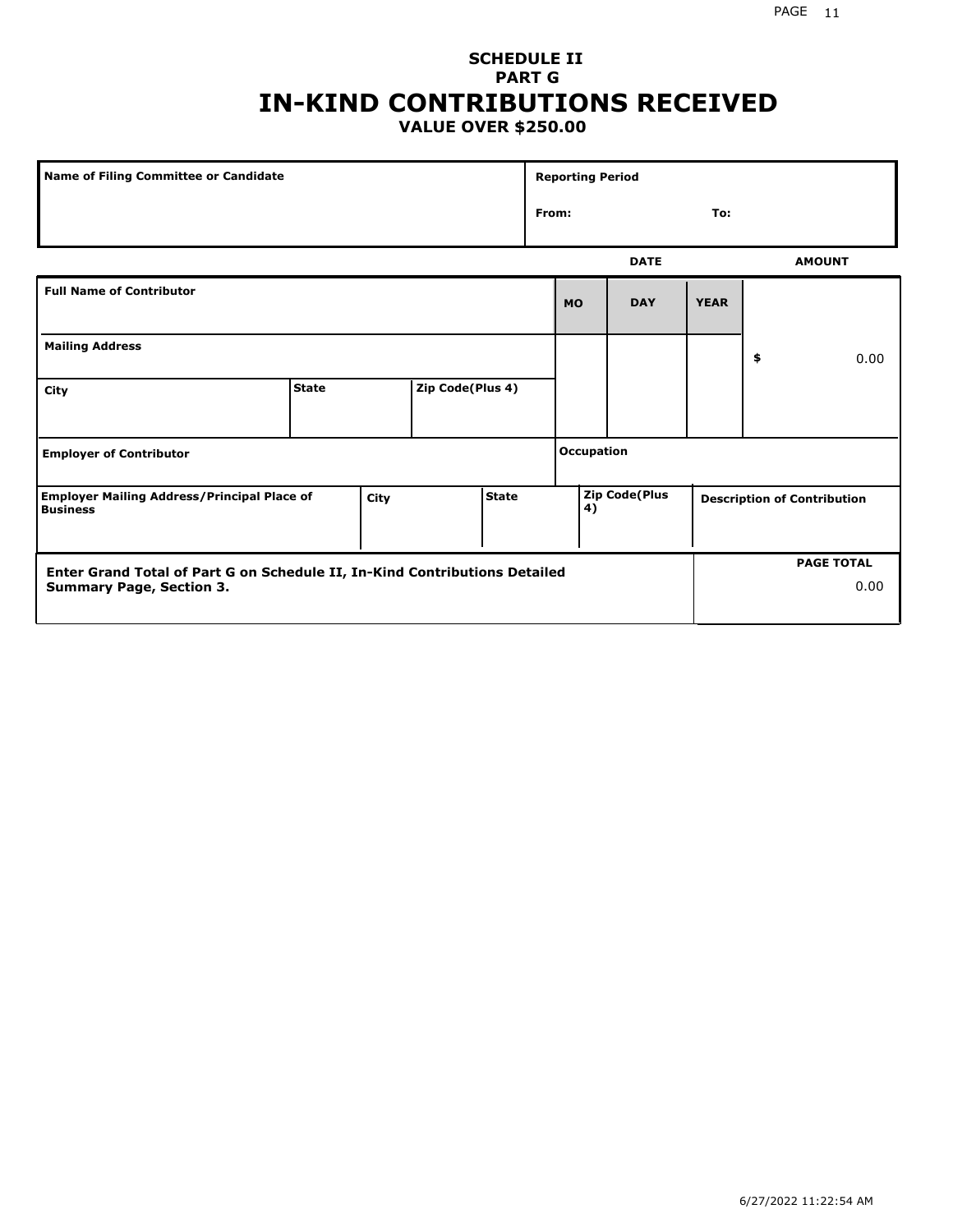# **SCHEDULE III STATEMENT OF EXPENDITURES**

| <b>Name of Filing Committee or Candidate</b>                                     |                                                  |                            |              | <b>Reporting Period</b>                                  |             |                                                   |               |  |  |  |
|----------------------------------------------------------------------------------|--------------------------------------------------|----------------------------|--------------|----------------------------------------------------------|-------------|---------------------------------------------------|---------------|--|--|--|
| Planned Parenthood PA Advocates                                                  |                                                  |                            | From         |                                                          |             | To:                                               | 11/22/2004    |  |  |  |
|                                                                                  |                                                  |                            |              | <b>DATE</b>                                              |             |                                                   | <b>AMOUNT</b> |  |  |  |
| <b>To Whom Paid</b><br>Wachovia Bank                                             |                                                  |                            | <b>MO</b>    | <b>DAY</b>                                               | <b>YEAR</b> |                                                   |               |  |  |  |
| <b>Mailing Address</b><br>30 North Third Street                                  |                                                  |                            | 10           | 12                                                       | 2004        | \$                                                | 15.27         |  |  |  |
| City<br>Harrisburg                                                               | <b>State</b><br>PA                               | Zip Code (Plus 4)<br>17101 |              | <b>Description of Expenditure</b><br>Bank service charge |             |                                                   |               |  |  |  |
| <b>To Whom Paid</b><br>Pennsylvanians for Kukovich                               | <b>MO</b>                                        | <b>DAY</b>                 | <b>YEAR</b>  |                                                          |             |                                                   |               |  |  |  |
| <b>Mailing Address</b><br>c/o David K. Dernar, CPA 4158 Old William Penn Highway | 10                                               | 29                         | 2004         | \$                                                       | 500.00      |                                                   |               |  |  |  |
| City<br>Murraysville                                                             | <b>State</b><br>Zip Code (Plus 4)<br>PA<br>15668 |                            |              |                                                          |             | <b>Description of Expenditure</b><br>Contribution |               |  |  |  |
| <b>To Whom Paid</b><br>Friends of Marylin Zilli                                  |                                                  |                            |              |                                                          | <b>YEAR</b> |                                                   |               |  |  |  |
| <b>Mailing Address</b><br>219 North 30th Street                                  |                                                  |                            | 10           | 29                                                       | 2004        | \$                                                | 200.00        |  |  |  |
| City<br>Camp Hill                                                                | <b>State</b><br>PA                               | Zip Code (Plus 4)<br>17011 | Contribution | <b>Description of Expenditure</b>                        |             |                                                   |               |  |  |  |
| <b>To Whom Paid</b><br>Citizens for Jake Wheatley                                |                                                  |                            | <b>MO</b>    | <b>DAY</b>                                               | <b>YEAR</b> |                                                   |               |  |  |  |
| <b>Mailing Address</b><br>c/o Phyllis D. LaVelle 3143 Ewart Drive                |                                                  |                            | $10\,$       | 29                                                       | 2004        | \$                                                | 250.00        |  |  |  |
| <b>City</b><br>Pittsburgh                                                        | <b>State</b><br>PA                               | Zip Code (Plus 4)<br>15219 | Contribution | <b>Description of Expenditure</b>                        |             |                                                   |               |  |  |  |
| <b>To Whom Paid</b><br>The Committee to Elect Mike Veon                          |                                                  |                            |              | <b>DAY</b>                                               | <b>YEAR</b> |                                                   |               |  |  |  |
| <b>Mailing Address</b><br>P.O. Box 327                                           |                                                  |                            |              | 29                                                       | 2004        | \$                                                | 500.00        |  |  |  |
| City<br><b>Beaver Falls</b>                                                      | <b>State</b><br>PA                               | Zip Code (Plus 4)<br>15010 |              | <b>Description of Expenditure</b><br>Contribution        |             |                                                   |               |  |  |  |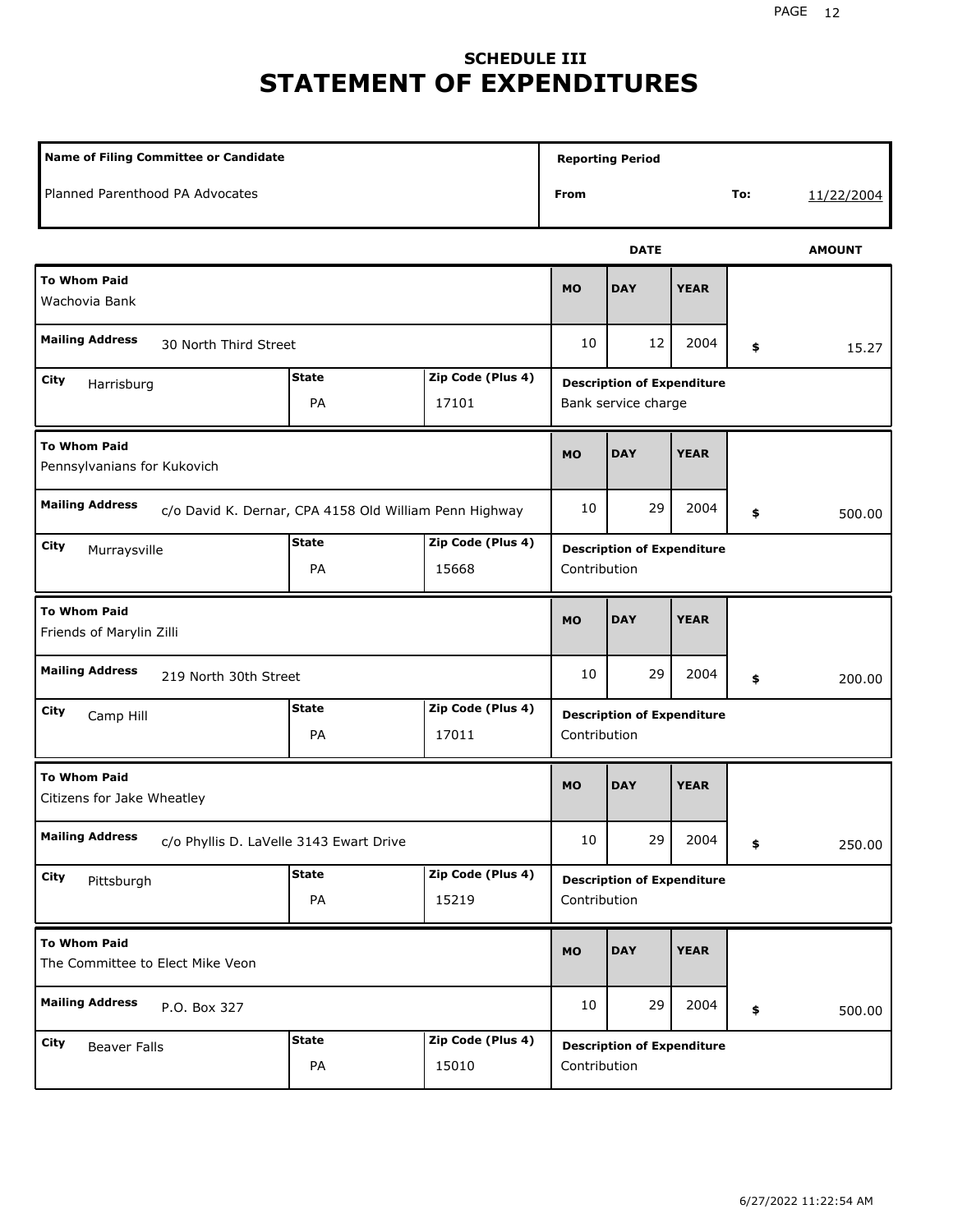| <b>To Whom Paid</b><br>Committee to Elect Stephen Stetler  |                    |                            | <b>MO</b>                                         | <b>DAY</b>                        | <b>YEAR</b> |    |          |  |
|------------------------------------------------------------|--------------------|----------------------------|---------------------------------------------------|-----------------------------------|-------------|----|----------|--|
| <b>Mailing Address</b><br>1755 Hillock Lane                |                    |                            |                                                   | 29                                | 2004        | \$ | 500.00   |  |
| City<br>York                                               | <b>State</b><br>PA | Zip Code (Plus 4)<br>17403 | <b>Description of Expenditure</b><br>Contribution |                                   |             |    |          |  |
| <b>To Whom Paid</b><br>Robert Thompson for Senate          |                    |                            |                                                   | <b>DAY</b>                        | <b>YEAR</b> |    |          |  |
| <b>Mailing Address</b><br>216 Brecknock Terrace            |                    |                            | 10                                                | 29                                | 2004        | \$ | 1,000.00 |  |
| City<br>West Chester                                       | <b>State</b><br>PA | Zip Code (Plus 4)<br>19380 | <b>Description of Expenditure</b><br>Contribution |                                   |             |    |          |  |
| <b>To Whom Paid</b><br>Committee to Re-Elect Carole Rubley |                    |                            | <b>MO</b>                                         | <b>DAY</b>                        | <b>YEAR</b> |    |          |  |
| <b>Mailing Address</b><br>165 North Valley Forge Road      |                    |                            | 10                                                | 29                                | 2004        | \$ | 200.00   |  |
| City<br>Devon                                              | <b>State</b><br>PA | Zip Code (Plus 4)<br>19333 | <b>Description of Expenditure</b><br>Contribution |                                   |             |    |          |  |
| <b>To Whom Paid</b><br>Committee to Elect Chris Ross       |                    |                            |                                                   |                                   |             |    |          |  |
|                                                            |                    |                            | <b>MO</b>                                         | <b>DAY</b>                        | <b>YEAR</b> |    |          |  |
| <b>Mailing Address</b><br>2 Concord Way                    |                    |                            | 10                                                | 29                                | 2004        | \$ | 800.00   |  |
| City<br>Chadds Ford                                        | <b>State</b><br>PA | Zip Code (Plus 4)<br>19317 | Contribution                                      | <b>Description of Expenditure</b> |             |    |          |  |
| <b>To Whom Paid</b><br>Friends for Dwight Evans            |                    |                            | <b>MO</b>                                         | <b>DAY</b>                        | <b>YEAR</b> |    |          |  |
| <b>Mailing Address</b><br>2124 Homer Street                |                    |                            | 10                                                | 29                                | 2004        | \$ | 500.00   |  |
| City<br>Philadelphia                                       | <b>State</b><br>PA | Zip Code (Plus 4)<br>19138 | Contribution                                      | <b>Description of Expenditure</b> |             |    |          |  |
| <b>To Whom Paid</b><br>Leach for State Representative      |                    |                            | <b>MO</b>                                         | <b>DAY</b>                        | <b>YEAR</b> |    |          |  |
| <b>Mailing Address</b><br>P.O. Box 60178                   |                    |                            | 10                                                | 29                                | 2004        | \$ | 500.00   |  |